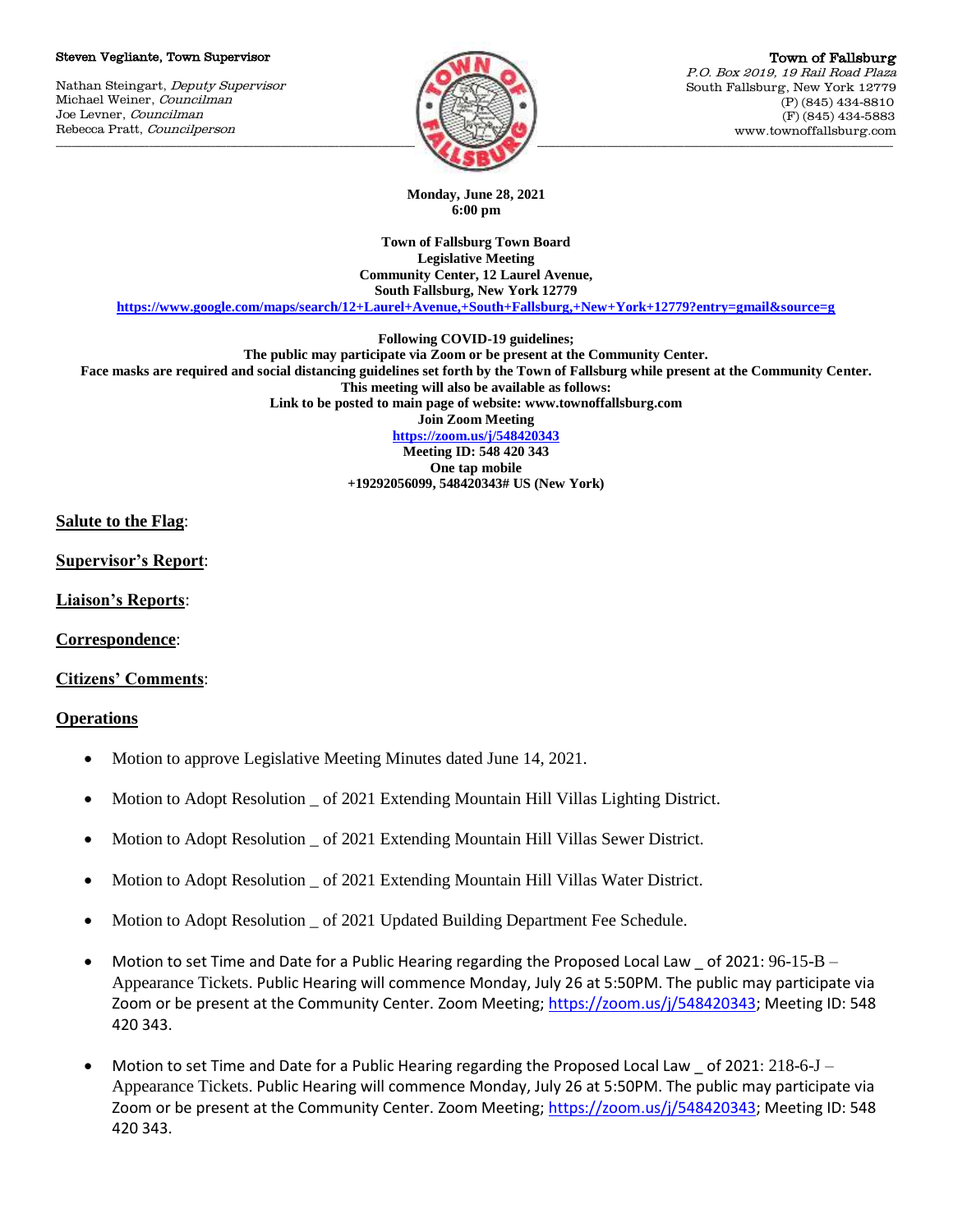- Motion to set Time and Date for a Public Hearing regarding the Proposed Local Law \_ of 2021: 218-13-A 4,5,7 Brush Grass and Weeds. Public Hearing will commence Monday, July 26 at 5:50PM. The public may participate via Zoom or be present at the Community Center. Zoom Meeting[; https://zoom.us/j/548420343;](https://zoom.us/j/548420343) Meeting ID: 548 420 343.
- Motion to set Time and Date for a Public Hearing regarding the Proposed Local Law of 2021: 218-14-E Unlicensed and Junk Vehicles. Public Hearing will commence Monday, July 26 at 5:50PM. The public may participate via Zoom or be present at the Community Center. Zoom Meeting[; https://zoom.us/j/548420343;](https://zoom.us/j/548420343) Meeting ID: 548 420 343.
- Motion to set Time and Date for a Public Hearing regarding the Proposed Local Law \_ of 2021: 218-15-D -Notice Requirement. Public Hearing will commence Monday, July 26 at 5:50PM. The public may participate via Zoom or be present at the Community Center. Zoom Meeting; [https://zoom.us/j/548420343;](https://zoom.us/j/548420343) Meeting ID: 548 420 343.
- Motion to set Time and Date for a Public Hearing regarding the Proposed Local Law \_ of 2021: 250- 3- A- 2- Containers. Public Hearing will commence Monday, July 26 at 5:50PM. The public may participate via Zoom or be present at the Community Center. Zoom Meeting[; https://zoom.us/j/548420343;](https://zoom.us/j/548420343) Meeting ID: 548 420 343.
- Motion to set Time and Date for a Public Hearing regarding the Proposed Local Law of 2021:  $218-A-10 -$ Maintenance Standards for Magazine Holders. Public Hearing will commence Monday, July 26 at 5:50PM. The public may participate via Zoom or be present at the Community Center. Zoom Meeting; [https://zoom.us/j/548420343;](https://zoom.us/j/548420343) Meeting ID: 548 420 343.
- Motion to set Time and Date for a Public Hearing regarding the Proposed Local Law  $\_$  of 2021: 310- 4.7 A 2 Accessory Structures. Public Hearing will commence Monday, July 26 at 5:50PM. The public may participate via Zoom or be present at the Community Center. Zoom Meeting; [https://zoom.us/j/548420343;](https://zoom.us/j/548420343) Meeting ID: 548 420 343.
- Motion to set Time and Date for a Public Hearing regarding the Proposed Local Law of 2021:  $310\text{-}5.5 \text{ K}$  Fence Hedge. Public Hearing will commence Monday, July 26 at 5:50PM. The public may participate via Zoom or be present at the Community Center. Zoom Meeting[; https://zoom.us/j/548420343;](https://zoom.us/j/548420343) Meeting ID: 548 420 343.
- Motion to set Time and Date for a Public Hearing regarding the Proposed Local Law \_ of 2021: 310-5.15 Noise. Public Hearing will commence Monday, July 26 at 5:50PM. The public may participate via Zoom or be present at the Community Center. Zoom Meeting; [https://zoom.us/j/548420343;](https://zoom.us/j/548420343) Meeting ID: 548 420 343.
- Motion to set Time and Date for a Public Hearing regarding the Proposed Local Law  $\_$  of 2021: 310-7-2 -B  $-$  Site Plan. Public Hearing will commence Monday, July 26 at 5:50PM. The public may participate via Zoom or be present at the Community Center. Zoom Meeting[; https://zoom.us/j/548420343;](https://zoom.us/j/548420343) Meeting ID: 548 420 343.
- Motion to set Time and Date for a Public Hearing regarding the Proposed Local Law \_ of 2021: 96- 10.1 -Seasonal Businesses. Public Hearing will commence Monday, July 26 at 5:50PM. The public may participate via Zoom or be present at the Community Center. Zoom Meeting; [https://zoom.us/j/548420343;](https://zoom.us/j/548420343) Meeting ID: 548 420 343.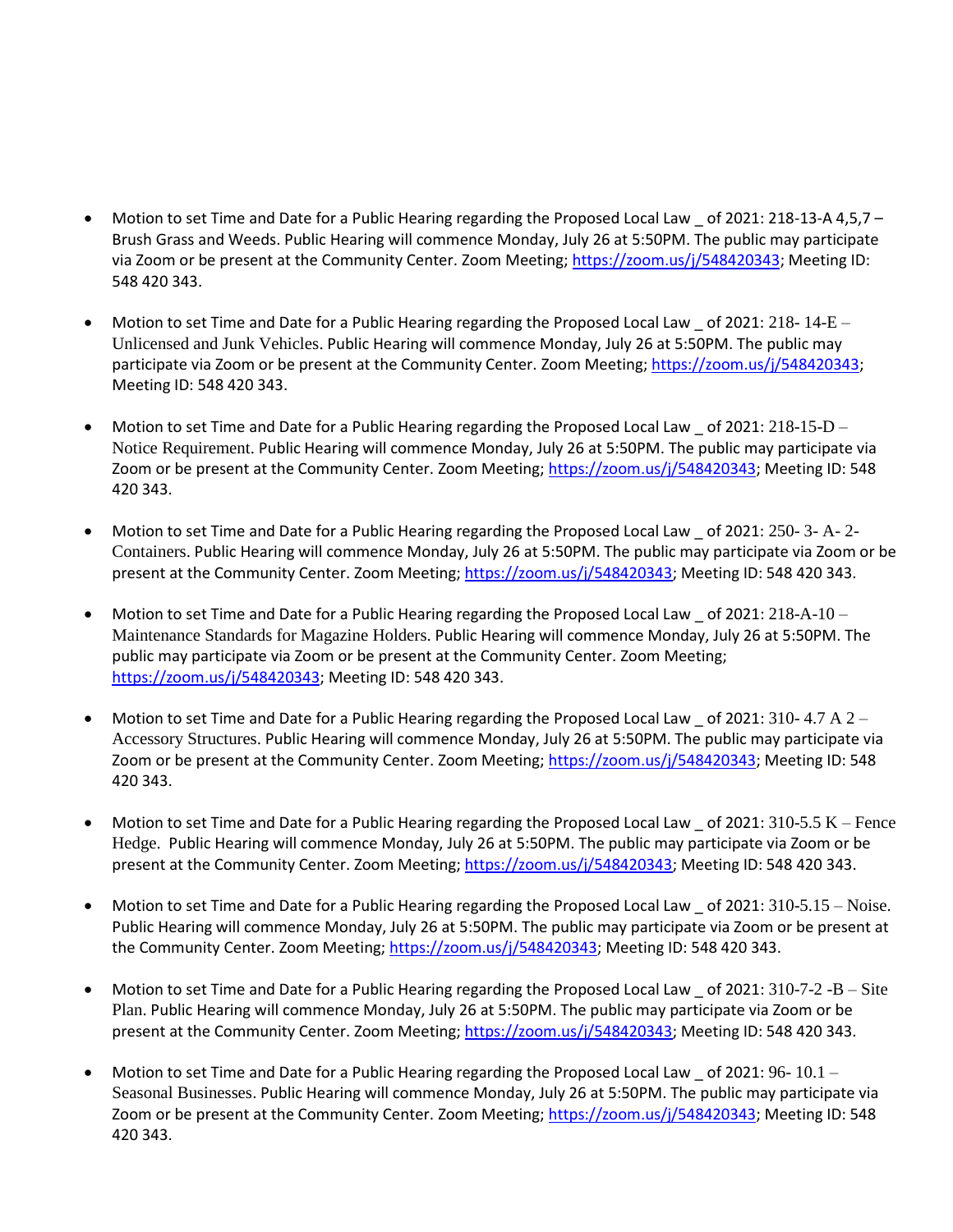- Motion to set Time and Date for a Public Hearing regarding the Proposed Local Law \_ of 2021: 310-5.7 Hunting Cabin. Public Hearing will commence Monday, July 26 at 5:50PM. The public may participate via Zoom or be present at the Community Center. Zoom Meeting[; https://zoom.us/j/548420343;](https://zoom.us/j/548420343) Meeting ID: 548 420 343.
- Motion to set Time and Date for a Public Hearing Regarding a Proposed Local Law to be added as Chapter # of 2021 to the Town of Fallsburg Code. The Local Law is to establish a Community Choice Aggregation (Energy) Program in the Town of Fallsburg. Public Hearing will commence Monday, July 26 at 5:55PM. The public may participate via Zoom or be present at the Community Center. Zoom Meeting[; https://zoom.us/j/548420343;](https://zoom.us/j/548420343) Meeting ID: 548 420 343.
- Motion to set Time and Date for a Public Hearing regarding Grandview Palace. Public Hearing will commence Monday, July 26 at 5:58PM. The public may participate via Zoom or be present at the Community Center. Zoom Meeting; [https://zoom.us/j/548420343;](https://zoom.us/j/548420343) Meeting ID: 548 420 343.
- Motion to approve Fireworks Display Permit Application for Fallsburg Fishing & Boating Club. Fireworks Display to take place Saturday, July 10 at 9PM for the Duration of 60 Minutes located in the Middle of Pleasure Lake. Fallsburg Fishing & Boating Club, 168 Lake Street, South Fallsburg – across from Service Scaffold.

# **Personnel:**

- Motion to approve the following for Seasonal Employment in the Parks Department:
	- o Isaiah Dacosta Laborer effective 6/19/2021
	- o Reagan Allison Head Lifeguard effective 6/25/2021
	- o Karen Buitrago Lifeguard effective 6/25/2021
	- o Tamia Caston Lifeguard effective 6/25/2021
	- o Alexandra Cossack Head Lifeguard effective 6/25/2021
	- o Heather Gostschius Lifeguard effective 6/25/2021
	- o Gabrielle Pantel Lifeguard effective 6/25/2021
	- o David Parsons Asst.Head Lifeguard effective 6/25/2021
	- o Justin Parsons Lifeguard effective 6/25/2021
	- o Joseph Poppo Asst.Head Lifeguard effective 6/25/2021
	- o Ally Roth Lifeguard effective 6/25/2021
	- o Mateo Scanna Lifeguard effective 6/25/2021
	- o Anna Streimer Lifeguard effective 6/25/2021
	- o Keegan Streimer Lifeguard effective 6/25/2021
	- o Aiden Whitehead Lifeguard effective 6/25/2021
	- o Athen Zeno Lifeguard effective 6/25/2021
	- o Lisa Pacheco Laborer effective 6/28/2021

## **Finance:**

Motion to approve Warrant #06B21 dated June 23, 2021 in the amount of \$330,244.67.